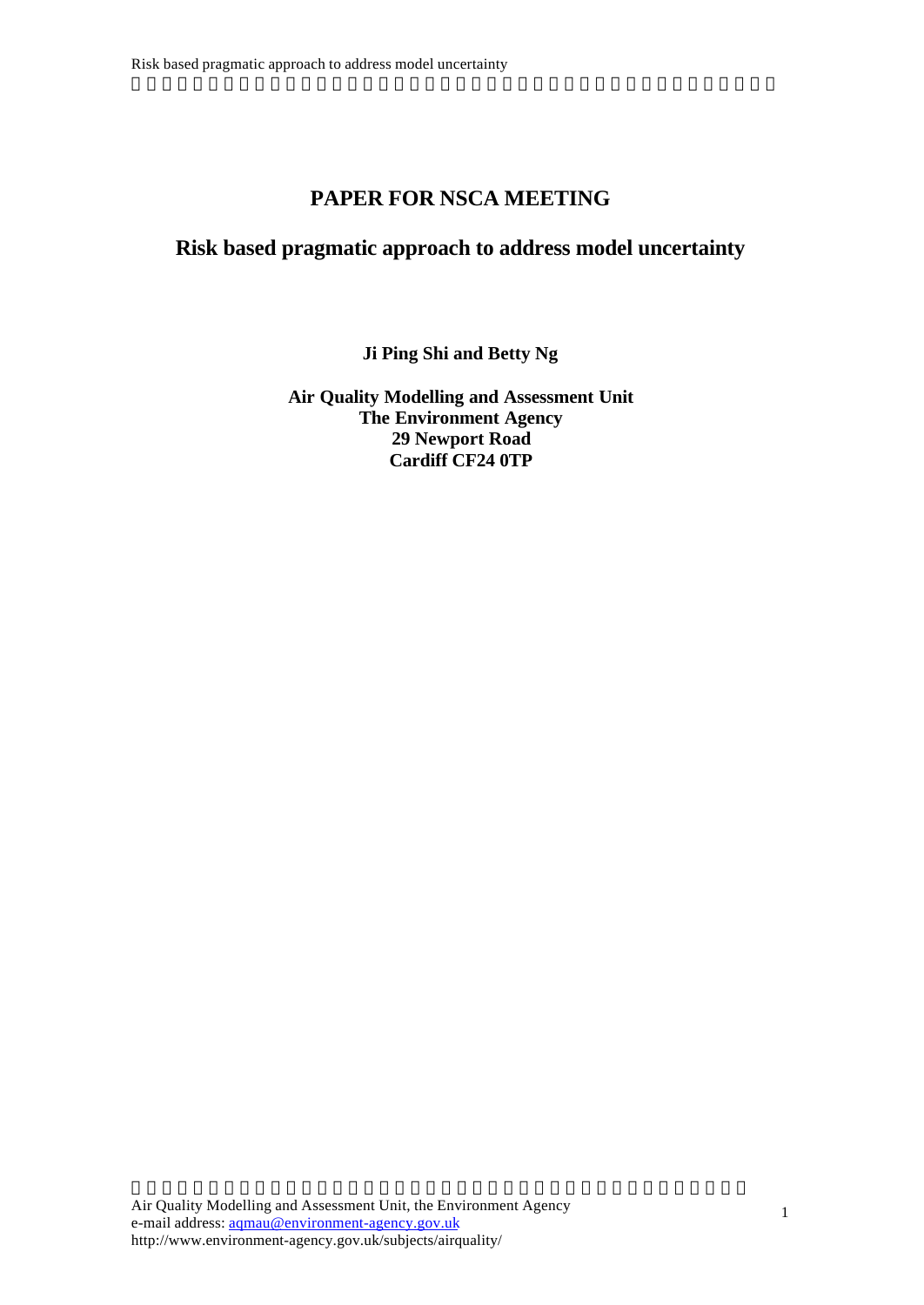## **1.0 Introduction**

The Environment Agency's recent modelling workshop (11<sup>th</sup> June in Cardiff, http://www.environment-agency.gov.uk/subjects/airquality/) concluded that model uncertainty is an important issue. No appropriate uncertainty range applicable to all dispersion model predictions could be set up based on the current knowledge on atmospheric dispersion; and sensitivity analysis is a useful tool to address the issue.

Methods addressing model uncertainty have been discussed in many publications, e.g. ADMLC (2001). Model uncertainty can be analysed and described in many ways, including, for example,

- Sensitivity analysis
- Monte Carlo method
- Qualitative method, e.g., categorising the deviation from ideal conditions
- Statistical method
- Numerical values

However, due to the complexity of the issue (e.g., there are many factors introducing uncertainty into model predictions and the factors vary case by case), there is no agreed generic approach for addressing model uncertainty for regulatory purposes.

The Environment Agency worked with external experts in air quality in a subsequent workshop  $(8^{th}$  October in Cardiff) to develop pragmatic approaches for dealing with model uncertainty. The proposed approach can be used by the Agency to produce guidance on how to take model uncertainty into account in auditing air quality assessments in authorisation application.

## **2.0 Boundary of the pragmatic approach**

Considering that most authorisation applications to the Agency deal with continuous elevated point source emissions, the proposed approach is to be focused on addressing the uncertainty from modelling elevated point source emissions only. Given the complexity of the issue, a boundary was drawn for developing the pragmatic approach:

- Uncertainty is loosely defined as the degree to which the set of model predictions differs from the equivalent set of observations. Uncertainties addressed in the pragmatic approach are those which remain after the modeller has made the best judgement with regard to input parameters and carried out the study according the principles of best-practice.
- It is assumed that the modelling study has been carried out properly.

- The model used is widely validated (and/or acceptable) and fit for purpose.
- The approach will focus on the use of model predictions for use in helping the determination of authorisation/variation applications.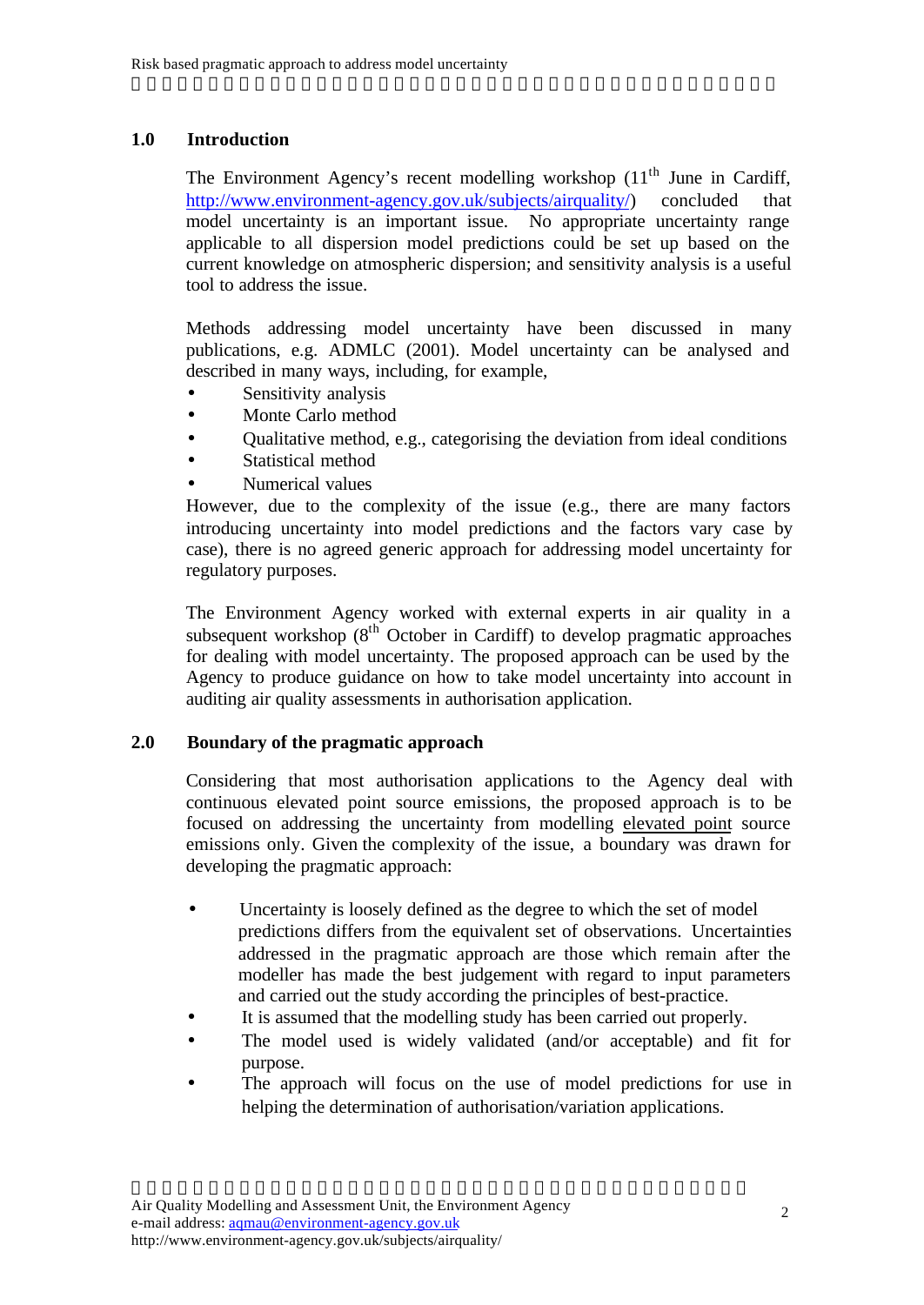- The emphasis of the approach is not on comparing model predictions with measurements of ambient concentrations of pollutants, but rather on the concept of model headroom described below.
- Uncertainties due to the use of screening models are not considered.

• Only elevated point source (stack) emissions are considered. Uncertainty from modelling area, volume and line sources are not considered by the approach.

## **3.0 Risk-based approach**

The delegates agreed at the Agency's October workshop that the approach should be mainly qualitative. For regulatory purposes, the approach should be risk-based. Model uncertainty needs to be addressed in relation to a model headroom. The model headroom can be defined as

Model headroom = 
$$
(AQS - background - model prediction)/AQS
$$
 (1)

where AQS stands for relevant air quality standards or Environment Assessment Levels (EAL) (IPPC H1, 2000). Although background concentration itself contains uncertainty, the issue of uncertainty in background concentration is not considered in this paper.

A generic approach addressing model uncertainty for regulatory purposes is expressed in Figure 1.



### **Figure 1. A pragmatic approach for addressing model uncertainty for regulatory purposes.**

#### Modelling of long-term concentrations

Table 1 shows interpretation of the broad relationship between Low, Medium and High levels of model headroom and descriptions of model confidence level for long term concentrations (e.g. annual means). The Agency's H1 guidance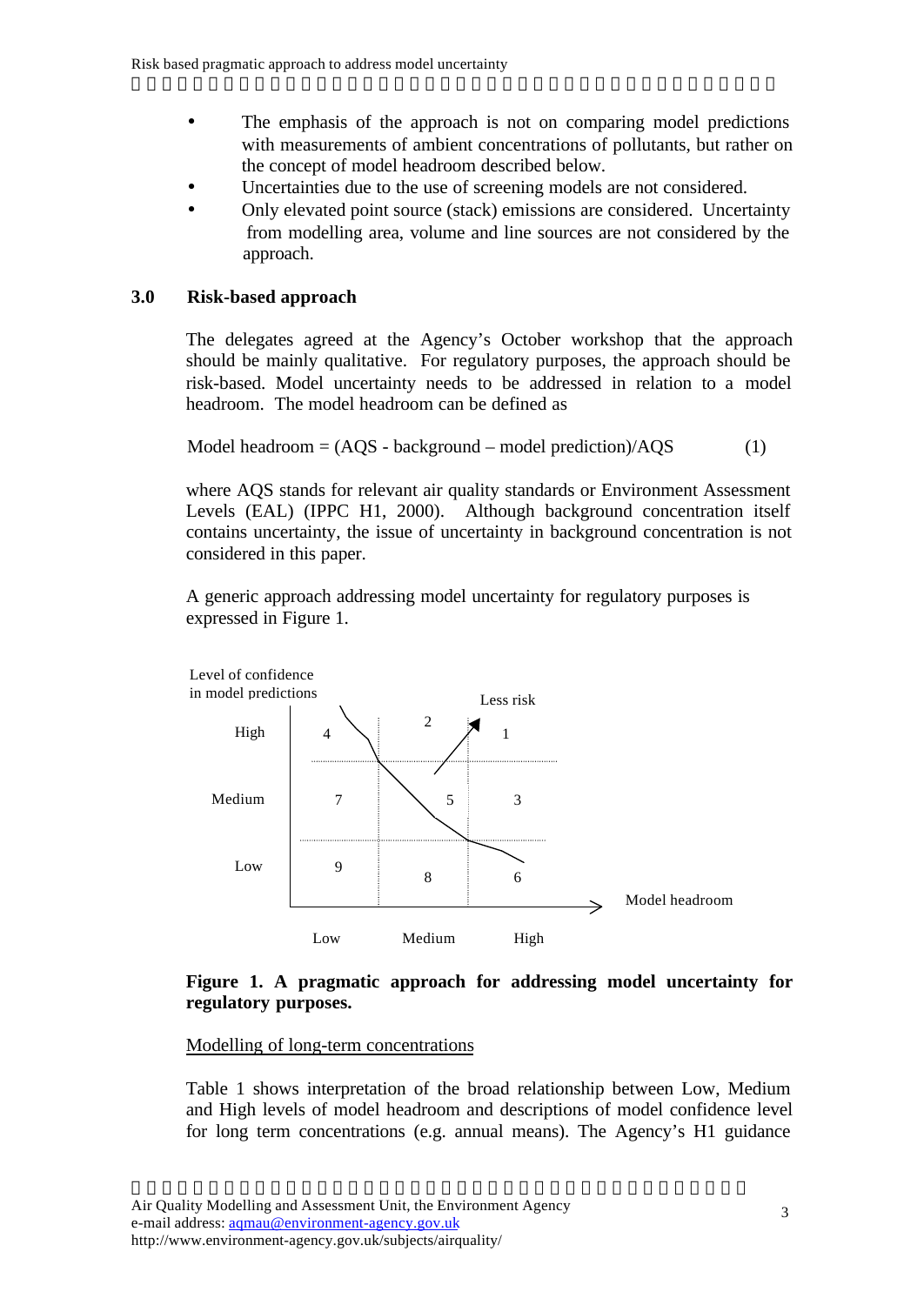(Environment Agency, 2000) was referred in setting up the criteria for model headroom.

**Table 1. An interpretation of Low, Medium and High levels of model headroom and indicators of model confidence levels for long-term concentrations (e.g. annual means).**

|                        | High                      | <b>Medium</b>            | Low                       |
|------------------------|---------------------------|--------------------------|---------------------------|
| <b>Model headroom</b>  | > 0.3                     | $0.1 - 0.3$              | < 0.1                     |
| Model confidence level | Flat terrain (slope $< 1$ | $(1)$ Single             | $(1)$ Groups of           |
|                        | in 10), no buildings (or  | rectangular building,    | buildings, or $(2)$       |
|                        | buildings height $< 0.25$ | or $(2)$ complex         | irregular and/or non-     |
|                        | stack height),            | terrain, or $(3)$ met    | solid buildings, or $(3)$ |
|                        | 5 years representative    | $data < 5$ years but > 3 | non-representative        |
|                        | met data <sup>*1</sup>    | years                    | met data, or $(4)$ any    |
|                        |                           |                          | combinations of those     |
|                        |                           |                          | in the "Medium" box       |

\*1. Data capture rate should be larger than 90%.

#### Modelling of short-term concentrations

Table 2 shows a similar interpretation for short-term concentrations (e.g. high percentile of hourly means). The Agency's H1 guidance (Environment Agency, 2000) was again referred in setting up the criteria for model headroom.

**Table 2. A definition of Low, Medium and High of model headroom and model confidence levels for short-term concentrations (e.g. hourly maximum or high percentile of hourly means).**

|                        | High                   | <b>Medium</b>          | Low                     |
|------------------------|------------------------|------------------------|-------------------------|
| <b>Model headroom</b>  | > 0.8                  | $0.3 - 0.8$            | < 0.3                   |
| Model confidence level | Flat terrain, no       | $(1)$ Single           | $(1)$ Groups of         |
|                        | buildings (or          | rectangular            | buildings, or $(2)$     |
|                        | buildings height $\lt$ | building, or $(2)$     | irregular and/or non-   |
|                        | 0.25 stack height),    | complex terrain, or    | solid buildings, or (3) |
|                        | 5 years                | $(3)$ met data $< 5$   | non-representative      |
|                        | representative met     | years but $>$ 3 years, | met data, or (4) any    |
|                        | data, no coastal       | or (4) Predictions     | combination of those    |
|                        | effect                 | for specific           | in the "Medium" box     |
|                        |                        | receptors (e.g.,       |                         |
|                        |                        | school, resident       |                         |
|                        |                        | areas)                 |                         |

#### **4.0 Decision making**

Decision making based on model predictions should take into account both the model headroom and model confidence level. Modelling predictions in categories 1, 2 and 3 (see Figure 1) are considered to be low risk/impact, therefore, no further work is required. When modelling outputs fall into categories 4, 5 and 6, further analyses/discussions (e.g. sensitivity analysis) should be shown in authorisation application reports to demonstrate whether

Air Quality Modelling and Assessment Unit, the Environment Agency e-mail address: aqmau@environment-agency.gov.uk http://www.environment-agency.gov.uk/subjects/airquality/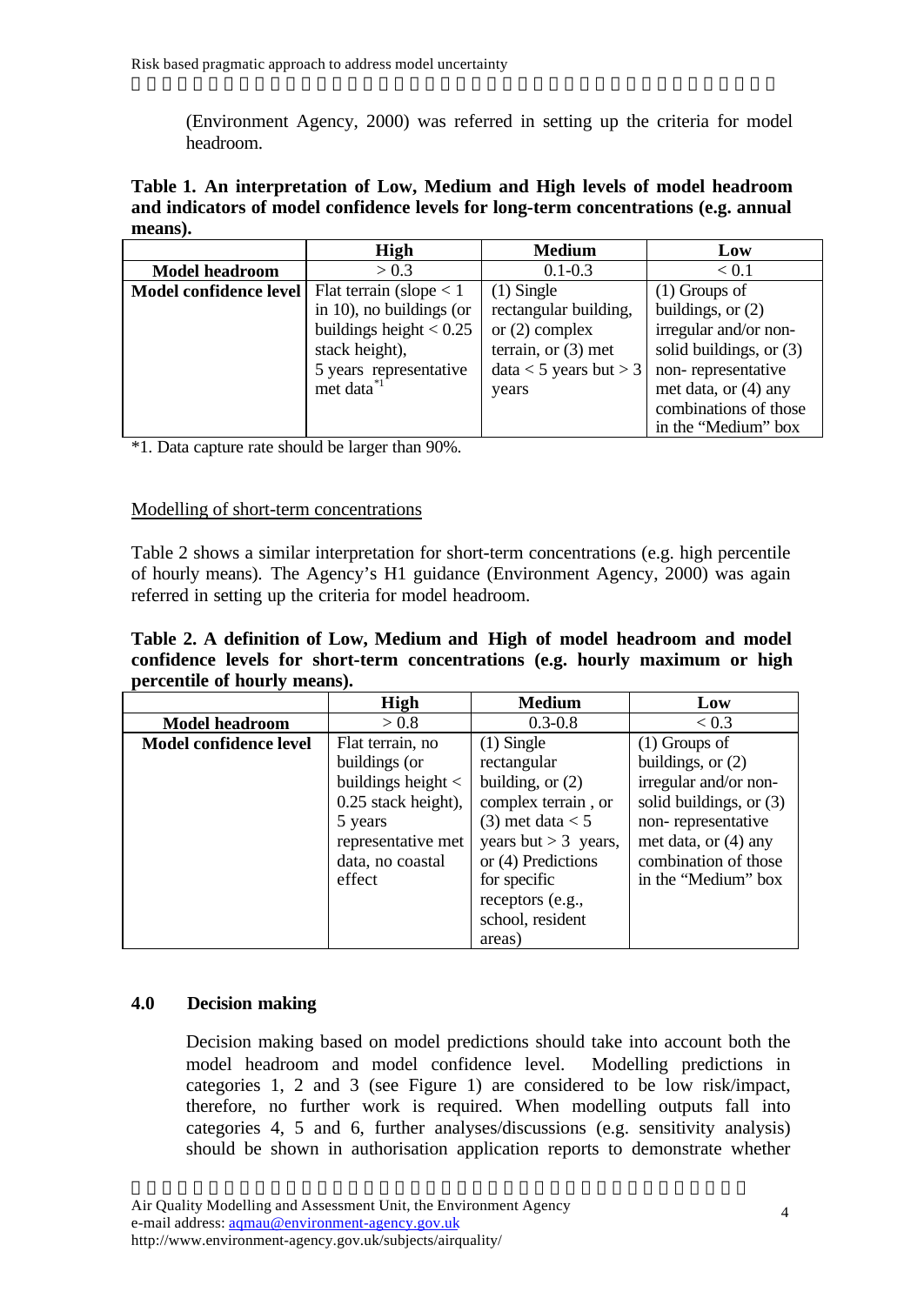AQS will be breached when taking model uncertainty into account. And more detailed work should be done for predictions falling into grids 7, 8, and 9.

It should be noted that the risk-based pragmatic approach only provides guidance in risk/impact assessment. There are situations where modelling experiences are important. For example, for the case of flat terrain and groups of buildings, the model confidence level is low according to Figure 1 and Tables 1  $& 2.$  However, if the receptors of interest are far away from the stack, then building effects may not be important and therefore, the actual model confidence level can be high.

### **5.0 Conclusions**

A risk-based pragmatic approach has been proposed to address model uncertainty for regulatory purposes. The approach requires the assessment of both model headroom and model confidence level, the details of which are subject to further refinement.

#### **Acknowledgement**

The opinions expressed in this paper are those of the authors only and do not necessarily represent the policy of the Environment Agency.

This paper was based on the outcomes of the Environment Agency's Model Uncertainty Workshop  $(8<sup>th</sup> October 2002, Cardiff)$ . Besides the authors, delegates of the workshop included:

| Casella Stanger             |  |
|-----------------------------|--|
| <b>Environment Agency</b>   |  |
| <b>UMIST</b>                |  |
| Corus                       |  |
| Envirobod                   |  |
| PowerGen                    |  |
| ERM                         |  |
| NRPB                        |  |
| Entec                       |  |
| Westlakes                   |  |
| <b>Food Standard Agency</b> |  |
| <b>BNFL MAGNOX</b>          |  |
| <b>Environment Agency</b>   |  |
| <b>Environment Agency</b>   |  |
| Ask Consultants             |  |
| NRPB                        |  |
| Atkins                      |  |
|                             |  |

Special thanks go to Professor R F Griffiths for bringing useful discussion notes to the workshop. Delegates of the workshop had also contributed useful comments to the first draft of this paper.

Air Quality Modelling and Assessment Unit, the Environment Agency e-mail address: aqmau@environment-agency.gov.uk http://www.environment-agency.gov.uk/subjects/airquality/